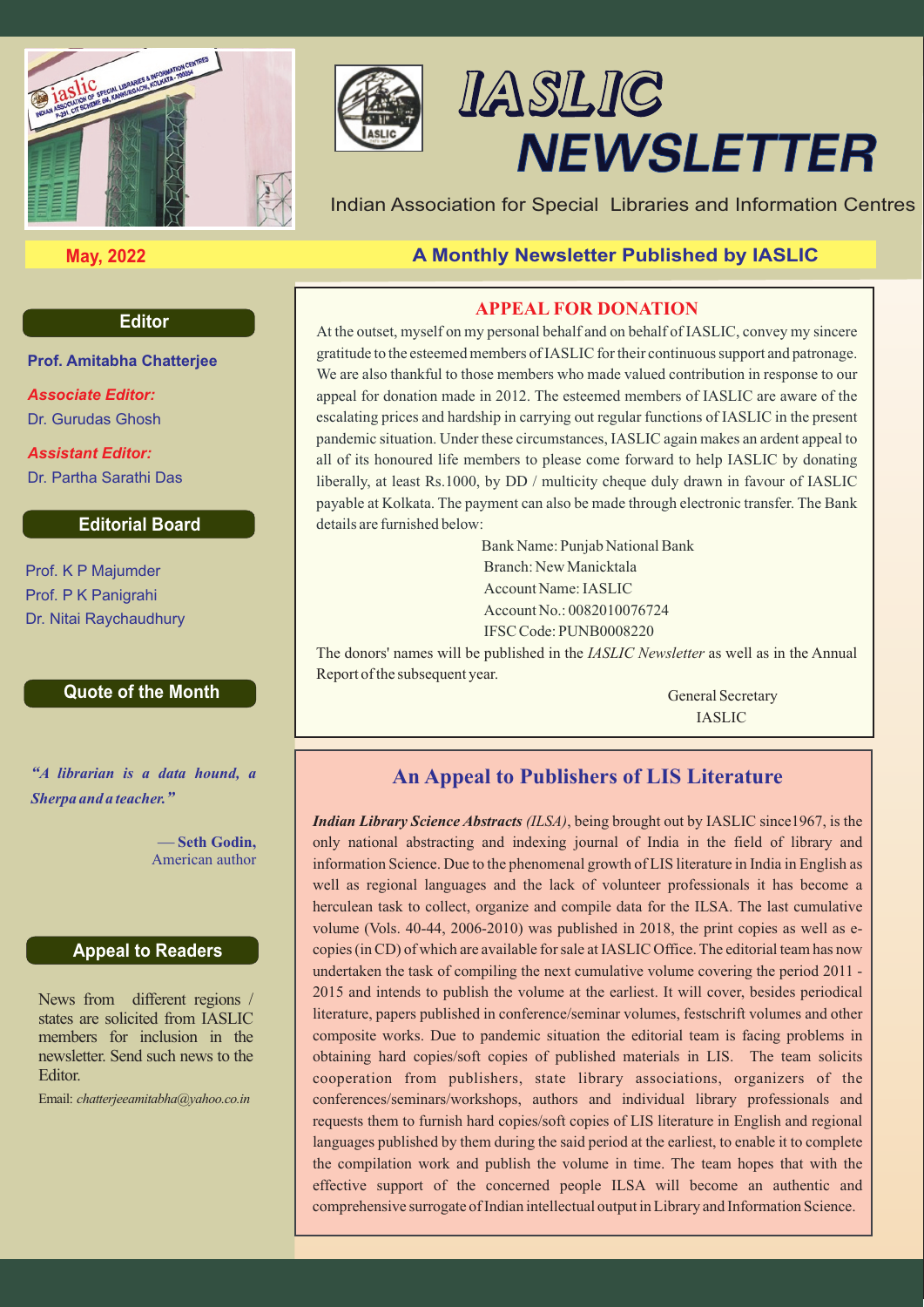#### **List of New Members**

#### *Life Members*

- 1. Shri Amit Tiwari, DRTC, Bangalore
- 2. Shri Ranjeet Kumar Singh, DRTC, Bangalore
- 3. Shri Sagar Bhimrao Gajbe, DRTC, Bangalore
- 4. Ms. Mitali Barman, Kamrup, Assam

#### **List of Donors**

The following life members have donated to IASLIC:

|  |  |  | 1. Prof. Alaka Buragohain | ₹4000/= |
|--|--|--|---------------------------|---------|
|--|--|--|---------------------------|---------|

- 2. Ms. Bela Mondal ₹ 5000/ $=$
- 3. Dr. Purabi Sen
- 4. Shri Bhupen Roy

# **CONFERENCES / SEMINARS / WORKSHOPS**

₹ 2000/= ₹ 1001/=

#### *National*

#### **Programme on DSpace**

Knowledge Centre of Digital University Kerala is going to conduct an 'Advanced Level Programme on DSpace' during May 9 - 13, 2022. For details visit: *https://sites.google.com/ duk.ac.in/dspce/home*

#### **Conference on Documentation and IM**

Department of Library and Information Science, Rajagiri College of Social Sciences (Autonomous), Kochi, is organizing an ICSSR sponsored National Conference on 'Documentation Science and Information Management' during May 26 - 28, 2022. For details visit: *https://rajagiri.edu/national-levelconference-sponsored-by-icssr-26-28-may-2022*

#### **Refresher Courses in LIS**

- (1) The UGC-Human Resource Development Centre, Sant Gadge Baba Amravati University, Amravati, is going to organize a Refresher Course in Library and Information Science during September 12 - 24, 2022. For details visit: *http://www.ascsgbau.ac.in/refresher-course-in-libraryscience/*
- (2) The UGC-Human Resource Development Centre, Mizoram University, is going to organize a Refresher Course in Library and Information Science during October 7 - 20, 2022. For details visit: *https://hrdcmzu.in/index.php*

#### **Short-term Course in LIS**

A Short-term Course in Library and Information Science is going to be organized by UGC - Human Resource Development Centre, University of Delhi, Delhi, during October 12 - 18, 2022. For details visit: *http://cpdhe.du.ac.in/home*

#### **Workshop on Library Digitization : A Brief Report**

A state-level workshop on 'College Library: Digitization and Beyond in the Context of the NAAC' was organized by the Pub Kamrup College Library, Kamrup, Assam, on April 5, 2022. The workshop was inaugurated by the Principal of the college, Dr. Bhupen Kumar Sharma. In his inaugural address, Dr. Sharma welcomed the delegates from various colleges and highlighted the need for the application of technology in library systems and services. He said that such workshops could show correct path to librarians in this regard. Prof. Mohan Chandra Kalita, wellknown biotechnologist and President, Governing Body of the College, who was the special guest, highlighted the changing trend of reading habit, especially among the youngsters, in the modern world as well as the role and challenges of the librarians in digital environment. He appreciated the initiative taken by the librarian, Dr. Nirmal Ranjan Mazumdar, for conducting such a programme in the college. Prof. Sanjay Kumar Singh of Gauhati University and Dr. Prasanta Kumar Deka, Librarian, K C Das Commerce College served as resource persons. They shared their experiences and ideas during their respective technical sessions, which were attended by 25 college librarians and the IQAC coordinator teachers from 14 colleges of five districts of Assam. The Vice-Principal, Prof. Narayan Goswami, and IQAC Coordinator, Dr. Dipen Bezbarua, spoke about the importance of the library in evaluating an educational institution, during this workshop, which was held in collaboration with the Internal Quality Assessment Cell of Pub Kamrup College. At the closing ceremony, the principal of the college and the resource persons of the workshop distributed the certificates among the delegates. Dr. Dadul Dewri, Assistant Professor, offered a vote of thanks.

#### *International*

#### **IFLA World Congress Satellite Meetings**

The 87th IFLAWorld Library and Information Congress will be held in Dublin, Ireland, during July 26 - 29, 2022 (*Please See* February 1922 issue of this newsletter). The general theme of the congress is 'Inspire, Engage, Enable, Connect'. The themes for discussions in meetings of different professional units of IFLA, to be held before, during and after the congress have been announced which are mentioned below:

- *Art Libraries Section***:** The theme for satellite meeting to be held on July 23 at Chester beatty, Dublin, Ireland, is 'Challenges of Art Librarianship: 2020 and Beyond'.
- *Science and Technology Libraries with Information Technology Section and Continuing Professional Development and Workplace Learning Section***:** The theme for workshop to be organized by HEANet LIR Group in partnership with Waterford Institute of Technology (WIT) and ITCarlow during July 22 - 23 is 'Library Carpentry'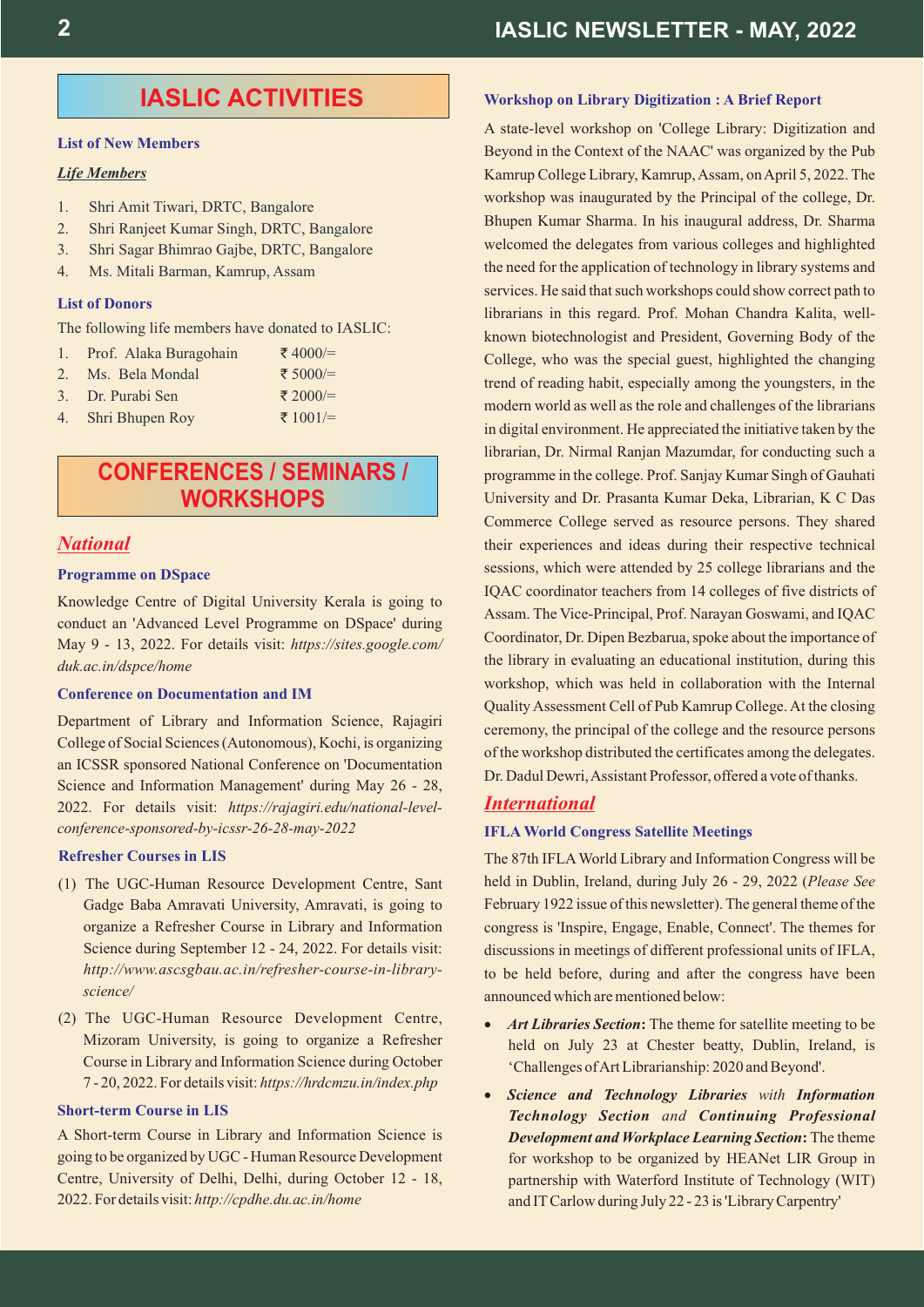- *School Libraries Section*: The theme of satellite meeting to be held during July 30 - 31 is *' Global Action for School Libraries on Models ofInquiry'.*
- *IFLAJournal, Library Theory and Research Section and Social Science Libraries Section***:** The theme for satellite meeting to be held at University College, Dublin, during July 30 - 31 is **'** *Research Methods in Librarianship: from Measuring Impactto Disseminating Results'.*
- *Environment, Sustainability and Libraries Section (ENSULIB)***:** The theme for satellite meeting to be held at Cork University Library, Cork, Ireland, during July 22 - 23 is **'***Inspired and Engaged on Sustainability'*
- *Public Libraries Section*: The theme for satellite meeting to be held at Maynooth University, Co. Kildare, Ireland, during July 22 - 23 is **'***E-books -where arewe heading ?'*
- *Knowledge Management Section***:** The theme for satellite meeting to be held at Centre for Digital Humanities, Trinity College, Dublin, on July 23 is **'***Knowledge Management (KM) Principles and Human Behavior: How do we inspire, enable, engage, and connect people in KM?'*
- *Information Technology Section*: The theme for satellite meeting to be held at National University of Ireland, Galway, during July 21 - 22 is ' *New Horizons in Artificial Intelligence in Libraries'.*
- *Education and Training Section***:** The theme for training school to be conducted at UCD School of Information and Communication Studies, Dublin, during July 29 - 30 is 'IFLASETTraining School'.
- *Library and Research Services for Parliaments Section***:** The theme for satellite meeting to be held at the House of the Oireachtas on July 22 is 'The Parliamentary Life of Information'.
- *Health and Biosciences Libraries Section***:** The theme for satellite meeting to be held at Dr. Steevan's Hospital on July 29 is 'Exploring How Open Science and Open Access Influence the Spread of Health Misinformation and Disinformation'.
- *New Professionals SIG*: NPDIG IFLA Camp#8 will be held at dirLexicon during July 23 - 24.

#### For further details visit: *https://2022.ifla.org/*

#### **Conference on DigitalLibrary Platforms**

An International Conference on 'Emerging Digital Library Platforms: Shaping Digital Transformation and National Data Exchange' will be held at DRTC, Indian Statistical Institute, Bangalore, during August 9 - 12, 2022. For details visit: *https://sites.google.com/view/icedlp2022/home*

# **MISCELLANEOUS NEWS**

#### **MOU to Digitize Tribal Heritage**

New Delhi-based National Tribal Research Institute (NTRI) and Bharatiya Adim Janajati Seva Sangathan (BAJSS) have inked a memorandum of understanding (MoU) to preserve, protect and digitize rare books on tribe groups, and renovate and digitize a tribal museum, says a *The Telegraph* report. Under the MoU, a digital library with a repository of rare books will be established with BAJSS as a resource centre at NTRI, New Delhi. The MoU was signed in the presence of the Union Minister of Tribal Affairs Arjun Munda recently. S S Tolia, Director, TRI, Uttrakhand, signed the MoU on behalf of NTRI and Nayan Chandra Hembram, president of Bharatiya Adim Janajati Seva Sangathan (BAJSS) signed it on behalf of the institute. An amount of  $\bar{\tau}$ 150 lakh has been sanctioned by the Ministry of Tribal Affairs for preservation and digitization of rare books in BAJSS Library. The amount will also be invested in developing an e-library and for revamping of the tribal museum, digitization of artifacts and making interactive kiosks to preserve the tribal cultural heritage. Since Independence, several eminent personalities have been associated with BAJSS and Dr. Rajendra Prasad was its first chairman, said Munda. He said that BAJSS was established in 1948 by Thakkar Bapa, an eminent social worker for all-inclusive and all-round upliftment of the tribal communities of India. Social Workers like U N Dhebar and Moraraji Desai had been associated with the organization and had offered their valuable services for the upliftment of the tribal community. He also said that making BAJSS as the NTRI's resource centre would help students, researchers and visitors interested in tribal culture and history to optimally use the facilities available in Delhi. It would also make the coming generations aware of the rich tribal cultural heritage. Anil Kumar Jha, Secretary of the Ministry of Tribal Affairs, said that the project had been undertaken under the guidance of Munda, who visited the premises with the officers of the ministry and had advised to develop the unique heritage as the resource centre of NTRI. For full report visit: *https://www.telegraphindia.com/edugraph/ news/national-tribal-research-institute-inks-mou-with-bajssto-preserve-books-on-tribes/cid/1853170*

#### **International Award for NDLI**

The National Digital Library of India (NDLI), developed by the Indian Institute of Technology (IIT) Kharagpur, has received an award in the category of Learning and Education at the World Summit Award (WSA) 2021 for its efforts to make resources available to students during the COVID-19 pandemic, says a story by Agrima Tikadar in *The Telegraph.* NDLI's two pioneering services launched during the pandemic - Study at Home and COVID-19 Research Repository - were taken into consideration for the award. Under the Study at Home service, the library offered free online resources for school students in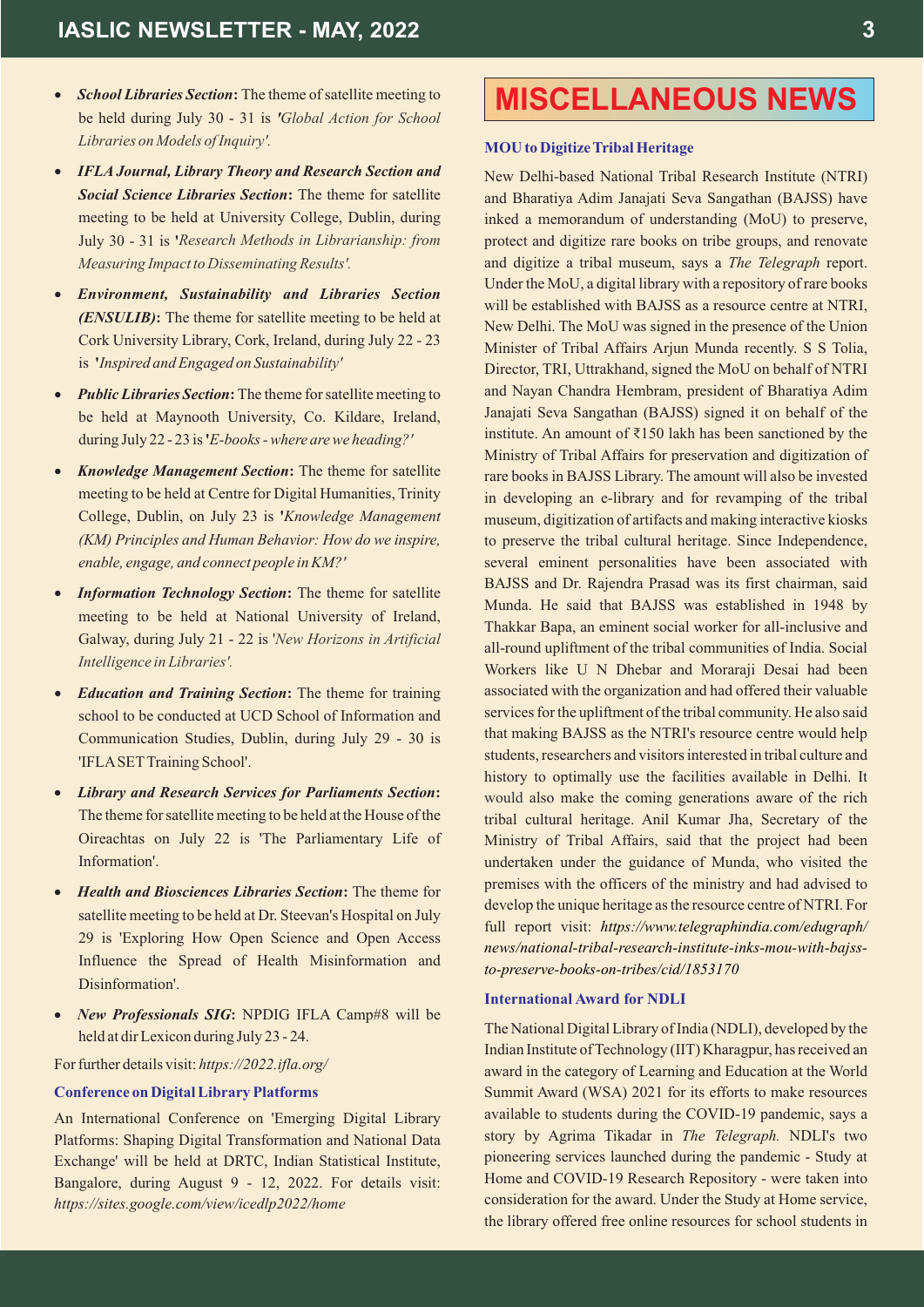various subjects. The digital public library also offered material for CBSE exam preparations. Under the COVID-19 Research Repository, the library offered free resources, such as scholarly publications, documentation and video, and journals and conference papers. The library continues to provide these facilities. The organizational body of the award is the International Center for New Media, Salzburg, Austria. The award system was set up to promote local digital innovation which betters society. For full story visit: *https:// www.telegraphindia.com/edugraph/news/ndli-wins-worldsummit-award-2021-for-initiatives-during-covid-19 pandemic/cid/1851067*

#### **Largest Photography Library for Africa**

Since the pandemic forced many U.S. bookshops to close or slash prices, Ghanaian New Yorker Paul Ninson has amassed 30,000 African photo books for a library he hopes will inspire the next generation of photographers back home, says a Reuter story published in *The Indian Express*. Ninson estimates that he now owns the world's largest collection of books with images taken in Africa or by photographers of African descent. Thanks to a \$1 million crowdfunding windfall, he has already started shipping the trove to West Africa. "For so long we've let other people tell our stories and distribute our stories," Ninson said in one of his 16 New York storage units, crammed with ceilinghigh stacks of books. "That is the space I want to fill, to be able to give the tools and resources to African photographers and to black people to be able to tell our own stories," Ninson said. He started the hobby shortly after arriving in New York on a photography scholarship in 2019. The COVID-19 pandemic encouraged the obsession as struggling bookshops offloaded their inventories at reduced rates. He acquired around 15,000 books that way, working odd jobs and taking out personal loans to cover costs. The collection now includes every issue of National Geographic from the last 40 years. "Some of these pictures are incredible … but sometimes I wonder what people in those communities contributed to these stories," Ninson said, flipping through the pages of one of the magazines. "Do people in these communities accept how they are being depicted, especially the Africans?," Ninson wondered. His dream of using the books to set up Africa's largest photography library in Ghana became a reality after popular blog "Humans of New York" promoted a crowdfunding campaign for his project that raised \$1 million in a single day. Ninson has doubled his collection since then, travelling up and down the east coast of the United States in search of new acquisitions. More than 18,000 books have already been shipped to Ghana. The funds will help build the library in the capital Accra. Named after the word for 'Take the Lead' in his local language, the Dikan Centre will also offer workshops, equipment hire and studio space to aspiring African photographers. "There are a lot of people in Ghana who are desperate to be photographers, to tell the stories of Africa," Ninson said. "These books are going to be the backbone." For original story visit: *https://*  *indianexpress.com/article/lifestyle/art-and-culture/paulninson-pandemic-hobby-grows-into-plan-for-africas-largestphotography-library-7637424/*

#### **Cricketer MP to set up Public Libraries**

Paying tribute to freedom fighter Bhagat Singh on his martyrdom day, BJP MP from East Delhi, Gautam Gambhir, announced he would open five public libraries in his constituency that would also have WiFi facilities for poor children to study, says a *Indian Express* report. The *The* Shaheed Bhagat Singh Jan Libraries will come up at Anand Vihar, Shahdara, Trilokpuri, Viswasnagar, and Mayur Vihar. "These libraries will have seating for 50 people. Besides daily newspapers, books on India's freedom fighters will be part of the special section. Apart from books on subjects like science and current affairs, books on rulers and rajas of India will also be maintained to preserve their history," said Gambhir's office. The libraries would operate every day from 8 am to 8 pm, and would start functioning shortly. Gambhir said, "When I was elected as the representative from East Delhi, I promised to bring a 360 degree transformation. After setting up a network of community kitchens (Jan Rasoi) across the constituency, redevelopment of Yamuna Sports Complex, reducing the height of Ghazipur landfill and setting up smog towers to reduce pollution, I am proud to announce the launch of these libraries. They are named after my idol Shaheed Bhagat Singh because he made knowledge and education a weapon to bring down the colonial British empire." "He was a voracious reader and an even better orator. The vision behind this initiative is to provide access to world-class libraries with computers for young adults, who face a shortage of resources. It will also provide safe spaces for girls to study," he said. For original report visit: *https:// indianexpress.com/article/cities/delhi/gautam-gambhirannounces-5-libraries-with-wifi-facility-7833636/*

#### **Billionaire saves Auction of Antique Library**

With the help of a collaboration between a charity and the wealthiest man in Britain, an antique library containing rare literary works of writers such as Jane Austen and the Brontë sisters was saved from being auctioned, according to a story available on *avitoa.com* website. To save that, a total of £ 15 million (about 15.24 billion rupees) was raised. As a result, the library and rare literary works remain in Britain. The Honresfield Library took its form in the late 18th century and was built by two Victorian businessmen, Alfred and William Law. The library disappeared from public in the 1930s and wasn't seen until early this year. The Honresfield Library is a treasure trove of literary works, including over 500 manuscripts, rare first editions, artifacts and letters, as reported by *The Independent*. Some of the popular works hidden in literary paradise are Walter Scott's Rob Roy, Robert Burns' first popular book, handwritten manuscripts, edits, "small books", and the Brontë sisters. It's a poem. There are also two important letters Jane Austen addressed to her sister Cassandra. It consists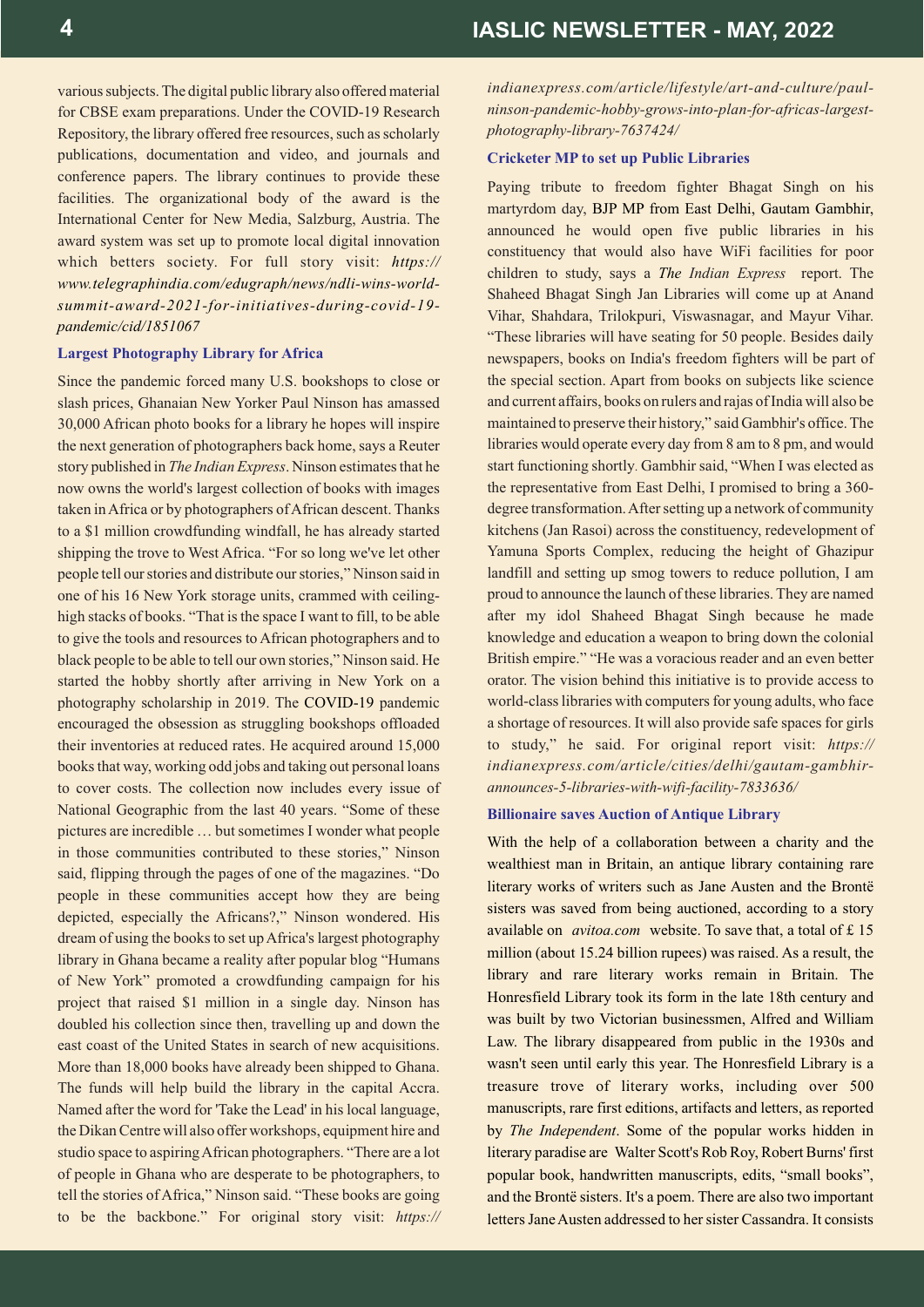of her very famous work, Pride and Prejudice, and a basic note of sense and sensitivity. On the verge of being put on the open market, this precious library was saved by Sir Leonard Bravatonick, Britain's wealthiest man. Ukrainian billionaires have paid half the amount needed to prevent them from being auctioned. The rest of the money was raised primarily by a charity called the National Library Friend (FNL). The National Heritage Memorial Fund (NHMF) has also raised £ 4 million. "This is a unique collection on the market for decades. "We are amazed and delighted by the incredible ambitions of FNL's plan to acquire the entire library," Gabriel Heaton, a specialist in Sotheby's English literature and historical manuscripts, said in a press release: The organization stopped the auction for a while when FNL appealed to Sotheby's. Meanwhile, FNL was able to reach out to private and public donors to raise the amount needed to preserve and store libraries nationwide. Rare literary works found in the library are now offered to various national universities and educational institutions. For original story visit: *https://www.avitoa.com/uk-billionaire-saves-rareausten-bronte-works-from-auction-by-helping-raise-rs-150 crore/*

#### **Library to be run by Autistic Children**

They complete their studies, become graduates, and eventually work in good corporate jobs, but the biggest obstacle for them is the lack of communication and behavior skills. A Vadodrabased charity is establishing a library that will be run by autistic children themselves in the hope of assisting them with their fears, says a story by *The Times Bureau*. The deposit that will be collected for the library's operation will also reward the children who run the library. We have prepared our students with autism to be well organized, have excellent matching skills, computer skills, and are also good at sight reading. We've used their library skills because we have enough library materials, says Lata Iyer, the director of The Reach Centre for Autism, a non-profit organization that supports children with autism and other special needs. We're using this World Autism Awareness Day to introduce the pilot scheme to the special need parents. With the assistance of teachers or counsellors, our special needs students will be able to use this library, she says. According to Iyer, this is just a small step toward improving their technical skills, and the library will be open to everyone. The center will house 14 students, all over the age of 18 years, in a classroom that is initially run twice a week for specified hours, giving each student turns. We pushed them by showing them videos to explain the structure of the library and how it functions, she said. Nearly 6,000 flash cards have been hand-made at the heart of the library. We also have a collection of picture cards and academic papers written by parents of autistic children that are not included in any other items, Iyer says. For original story visit: *https://thetimesbureau.com/ autistic-children-will-be-able-to-administer-their-own-*

#### *library-and-will-be-rewarded-for-their-efforts-202204/*

#### **Library behind Cricketer's Success**

Cricketer Kumar Kushagra's father and coach Shashikant were both ecstatic when he set a new record at the Ranji Trophy prequarterfinals in Kolkata recently, breaking Javed Miandad's record. The library of cricket books at his Jamshedpur home would be as proud as him if words could express emotions on their own, says a story by *The Times Bureau*. Kumar was not trained in a cricketing academy; it was his father's enthusiasm for the game and determination in passing on the same to his son that laid the groundwork for his mammoth 266 runs against Nagaland in the domestic match. The teenager broke the Pakistan batting legend's record by becoming the youngest cricketer to score 250 runs in first-class cricket, setting a new record. His father, who had never played cricket before, had a dream to make his son a cricketer. To that end, he bought every cricket textbook that he could lay hands on. His father said, at home, "I created a library of cricket books that I could use." Shashikant said recently that everything that the greats had written, be it Lewis, Bradman, or Waugh, I got it somehow. I made a list of at least 60-70 shots and techniques, and each day, I would make Kumar practice". The patient father, who is a district commissioner in the GST department, explained to Kumar where the legs, grip, or eyes had to be, and in what degree the body had to be inclined. Kumar's hard work paid dividends as he made the cut in age-group tournaments, with the 2016 Vinoo Mankad Trophy being his first big foray into the competitive game. In 2019, he became the highest age-group run-getter at the same tournament, registering 535 runs in 7 matches, and he was selected to the Indian squad for the U-19 World Cup. It was a learning experience, he said. For full story visit: *https://thetimesbureau.com/kumar-kushagras-victory-inthe-ranji-trophy-pre-quarters-was-aided-by-a-library-202203/*

#### **Andhra Youth's Bike Library**

Reddi Ramana, a youth from Cheepurupalli of Vizianagaram district, had to discontinue his schooling midway soon after the death of his father. Emerging stronger from his passion for education, he completed his class X, Intermediate, several degrees and even a postgraduate programme in distance education mode later. From this pain of life, Ramana, who is currently working as a record assistant in a private college, floated the idea of a mobile bike library to cultivate the habit of reading among the children and youth and to further their knowledge, says a story by Umamaheswara Rao in *The Times of India*. According to him, books are the ultimate mentors and will have the same effect as parents and teachers in transforming the children for the better. On weekends, his bike doubles up as the mobile library to tirelessly cover the nearly 70 villages around Cheepurupalli. Ramana has created a special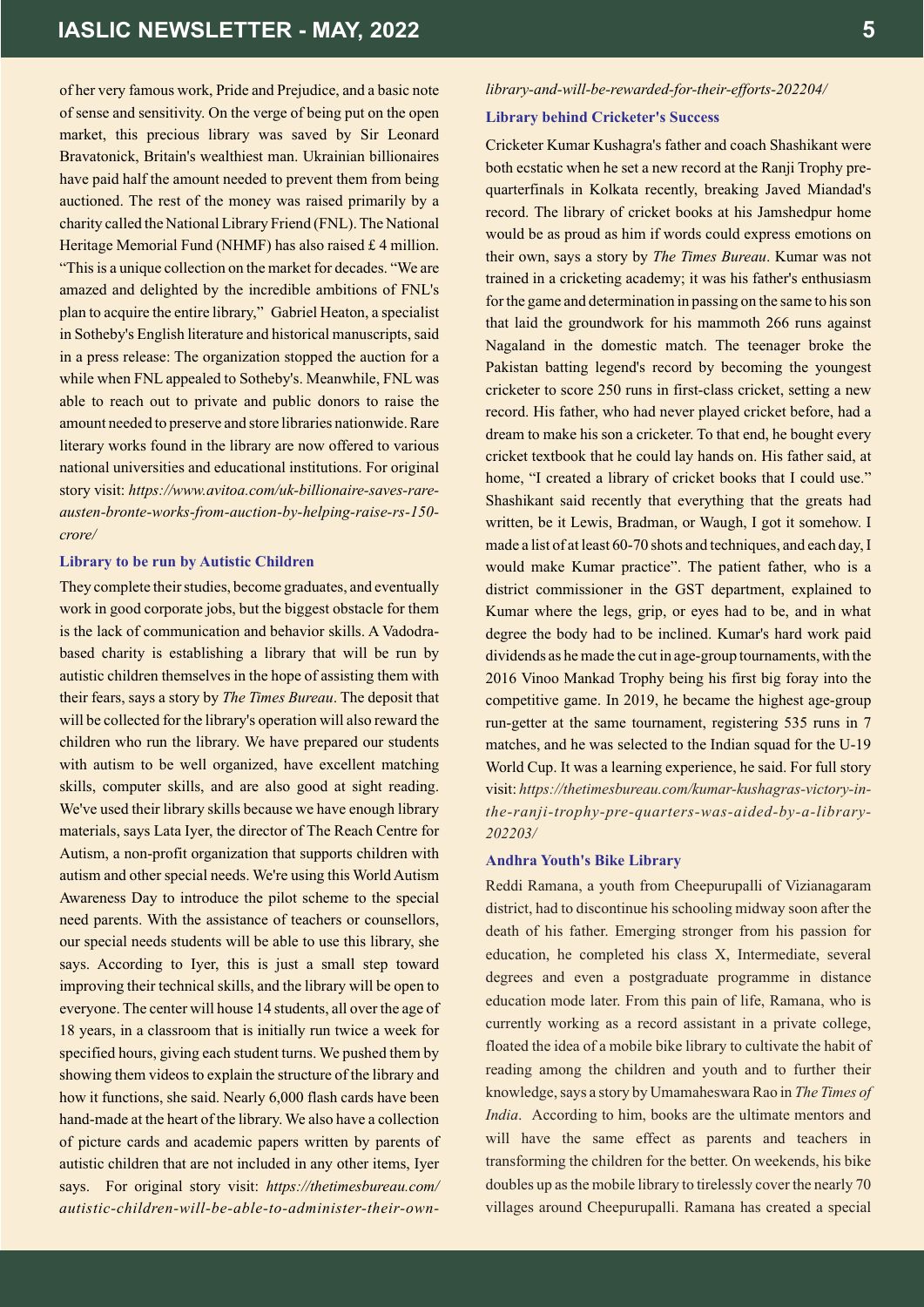structure on his two-wheeler to accommodate nearly 400 books. His initiative particularly came in handy for parents during the Covid-19 crisis to prevent complete disconnect from education of their wards. Speaking to *TOI*, Ramana said that the themes of the books in his mobile library cover personality development, technology, history, eminent personalities, science and environment, etc. "Book reading has taken a back seat with the emergence of smartphones and social media. Unfortunately, several children attending their primary classes are also spending a huge time on mobile phones. Reading is the habit of all highly successful people," said Ramana. "Our mobile library serves the purpose of providing equality and access to good books to all sections as well as promoting reading habits. For the needy children, academic book sets are being distributed. More than 20,000 books have been distributed so far. As it takes hours of bike ride to cover all the villages, I frequently experience back and body pains," said Ramana. The youth added that they had launched door-to-door book distribution at the request of the public. "We deliver books to the callers in the evening after work, while the mobile library works on weekends. With the help of some volunteers at the village levels, we collect the books after a week from the readers," said Ramana. About 8,000 students and learners in 70 villages have benefited from the mobile library. Ramana is also running an NGO in the name of 'Asaya Youth Association'. He has set up stationary libraries in 25 villages. For original story visit: *https://timesofindia. indiatimes.com/city/visakhapatnam/in-digital-era-youthsbike-library-inculcates-the-reading-habit/articleshow/ 90694954.cms*

#### **ALibrary in Every Ward of Kannur**

Kannur in Northern Kerala is one such district with the most number of public libraries in the state, with 1,010 libraries affiliated to the District Library Council. But, there were exceptions to the district's well-known culture of people's libraries and reading rooms. For instance, Kelakam Grama Panchayath, located at the slops of Western Ghats, despite having a population of over 16,000, had only one public library in the Panchayath. After a people's initiative to ensure neighbourhood access to books and knowledge, the farming village now has a library in its 13 wards, says a *Newsclick* story. Similarly, a total of 114 libraries have been built and opened to the public prominently in the tribal, coastal, and backward regions of the district, as part of 'Network- People's Mission for Social Development.' Kerala Chief Minister Pinarayi Vijayan declared the libraries open recently in a ceremony decorated with dignitaries, including T Padmanabhan and M Mukundan, two of the stalwart authors in Malayalam. Libraries form a strong socio-cultural movement in the politically spirited Kannur district by organizing literary events, gatherings, and

debates. Conceived as a 'common-space' for the people to socialise, the 114 new libraries are expected to integrate into the web of cultural centres in the district. Besides a good collection of books and periodicals, they are also equipped with advanced communication technologies to gather information and knowledge. Some of these libraries are also involved in skill development programmes and livelihood training, as per the local requirements. Facilities for sports and leisure are also included. Declaring the opening of new libraries, CM Vijayan underlined the role of the libraries in developing a critical approach to the information we come across daily. "In the times we live in where the prospects of fake news propagation are massive, libraries would help us critically analyze the mainstream media's economic interests. Thus, a people's initiative to transform libraries into centres of production and dissemination of knowledge gains significance," Vijayan said. For full story visit: *https://www.newsclick.in/kerala-peopleinitiative-library-every-ward-114-new-public-librariesopened-tribal-backward-regions-kannur*

# **TECHNOLOGY NEWS**

#### **WhatsApp Bans Large Number of Accounts**

WhatsApp recently submitted its compliance report and said that it had banned 1,426,000 bad accounts in India in the month of February, says a report available on *india.com* website. The platform further added that it had banned 1,858,000 accounts in January. "In accordance with the IT Rules 2021, we've published our ninth monthly report for the month of February 2022," a WhatsApp spokesperson said in a statement, as reported by IANS. In the compliance report, WhatsApp further added that it received 335 grievance reports in the same month from the country and took action on 21 of those in January. "As captured in the latest Monthly Report, WhatsApp banned over 1.4 million accounts in the month of February," the spokesperson added. The company also added that the data shared highlights the number of Indian accounts banned by WhatsApp between February 1 and February 28 using the abuse detection approach, which also includes action taken in furtherance to negative feedback received from users via its "Report" feature. "WhatsApp is an industry leader in preventing abuse, among end-to-end encrypted messaging services," the spokesperson said. "Over the years, we have consistently invested in Artificial Intelligence and other stateof-the-art technology, data scientists and experts, and in processes, in order to keep our users safe on our platform," the company added. Under the new IT Rules 2021, big digital and social media platforms with more than 5 million users have to publish monthly compliance reports. For original report visit: *https://www.india.com/technology/banned-over-1-4-million-*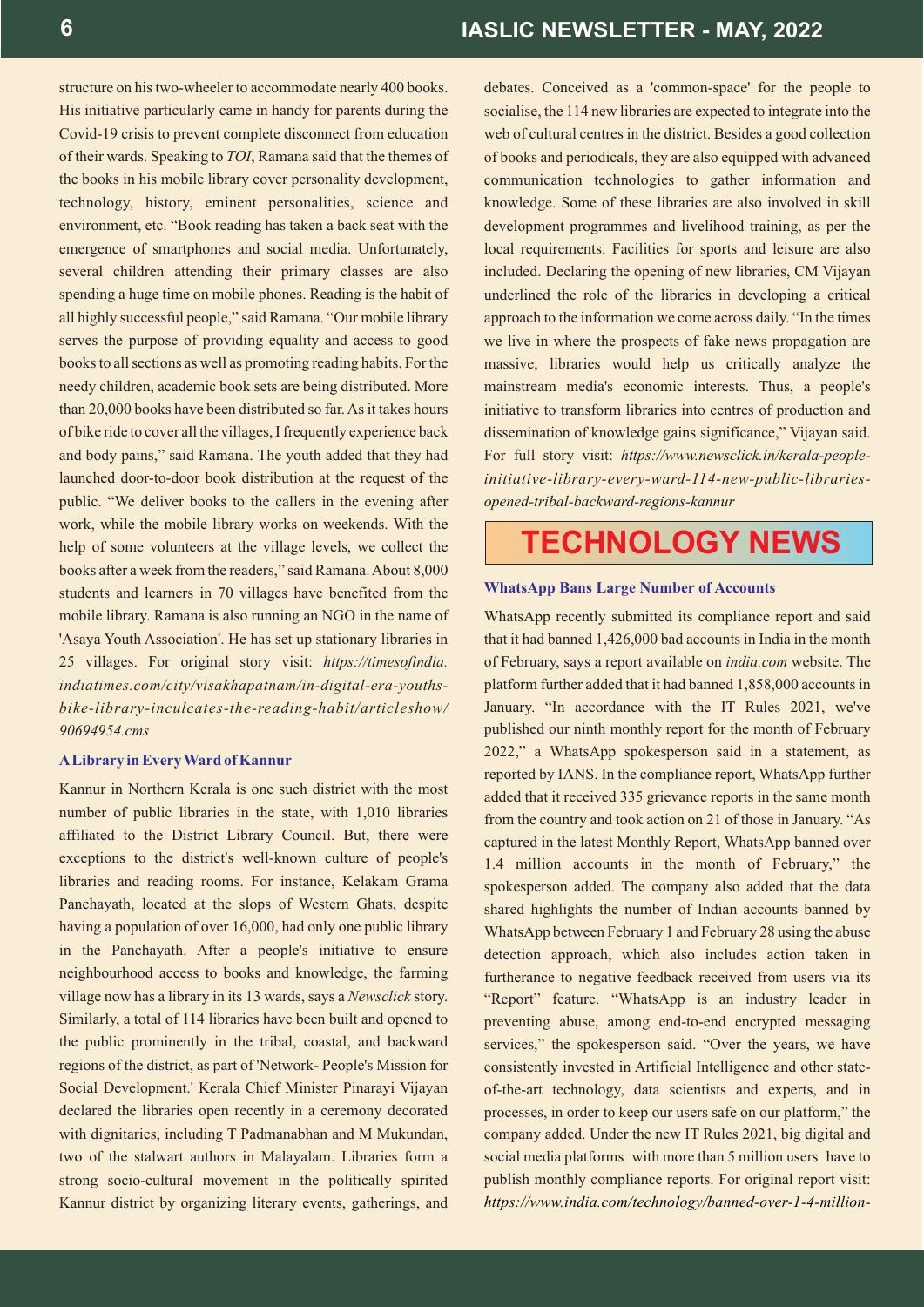*bad-accounts-in-india-in-february-whatsapp-in-compliancereport-5315278/*

#### **Instagaram rolling out Choice Option**

Instagram said it was rolling out options to choose what users can see in their feed. Apart from the regular Home view, the users can control feed with two options - Favourites and Following, says a report available on *india.com* website. The company said it wanted users to be able to shape Instagram into the best possible experience and give them ways to quickly see what they were most interested in. "Your Instagram feed is a mix of photos and videos from people you follow, suggested posts and more. Over time, we are going to add more recommendations to your feed based on your interests Favourites and Following are new ways to catch up on recent posts from the accounts you follow," the company said in a statement. Favourites show users the latest from accounts that they choose, like their best friends and favourite creators. In addition to this view, posts from accounts in Favourites will also show up higher in home feed. Use Favourites to see the most recent posts from the accounts you have added to your favourites list. You can add up to 50 accounts to your list, and make changes to this list at any time people are not notified when they are added or removed. Posts from accounts on your favourites list will also show up higher in your home feed, as shown by a star icon. Following shows users posts from the people they follow. Both Favourites and Following will show users posts in chronological order to quickly catch up on recent posts. Following is the step-by-step guide to rearrange home feeds:

- 1. Go to home on Instagram
- 2. Select Instagram branding at top left
- 3. You will get two options to select Favourites and Following
- 4. Select either one of the option and you are done

For original report visit:

*https://www.india.com/technology/instagram-rolls-outoption-to-control-feed-with-favourites-following-here-howto-do-it-step-by-step-guide-5301331/* 

# **SPECIAL FEATURE**

#### **The Unlettered Librarian!**

On a sunny, cold February afternoon, I make my way along narrow lanes and over a bridge to the shores of Dal Lake, one of the most picturesque in Kashmir, with 360-degree views of the Himalayas. The sun-dazzled waters attract photographers, filmmakers, and visitors from all over the world. Houseboats

for tourists form rows on the banks of the lake. Nestled far down the shoreline is a double-story wooden house, home to a library founded by Muhammad Latief Oata, who can hardly read or write, says a story written in first person by Safina Nabi available on the website of *The Christian Science Monitor*, an independent international news organization.

As we open the compound's tall gate, Mr. Oata's wife Zainab greets me. Originally from Chennai, nearly 2,000 miles to the south, she welcomes me in halting Kashmiri: *"Salam-ualaikum, walew b asewtuhepyaraan* (Hello, I was waiting especially for you)." After climbing a stiff wooden stair, we reach the "Traveler's Library," its walls painted white and windows open on three sides. The front overlooks Dal Lake's houseboats and other boats for everyday use. Next to an old green sofa is a woven wicker table. And on the right are Mr. Oata's books. With about 600 volumes, this library may not look like much. But for years, this room has been a place where Kashmir - a beautiful but long fought-over Muslim-majority region, tucked at the top of India - has touched the wider world. It's been an oasis for visitors, and readers; but most of all, for one book-lover who can't read. "Ask as many questions as you can to get the information you require," Mrs. Oata says, before her husband comes in. "He will not explain things on his own." She laughs and leaves the room.

As Mr. Oata, dressed in a warm shirt and vest, walks with me through his library I scan the names on the shelves. "Only Time Will Tell" and "The Sins of the Father," by English novelist Jeffrey Archer. Next to them is Paulo Coelho, from Brazil. There are books by Jane Austen, Dan Brown, and Majgull Axelsson, a Swedish journalist. He speaks hesitantly, in a soft voice. But once he starts chatting about books, his voice overflows with enthusiasm.

Born in Kashmir, the eldest son of a plumber and a housewife, he left home at 16 in search of work to support his family. He moved across India, from one tourist destination to the next, selling Kashmiri arts and crafts. He still regrets not completing his formal education. Now and then, he noticed tourists at his stall holding books. One day, a man handed one to Mr. Oata, who asked him to summarize its contents. From then on, he asked book browsers if they'd be willing to swap, and tell him what the story was about - "and they would do it happily." Over the years, he moved to India's southeast, then west to Karnataka, selling jewelry, shawls, rugs, and hand-embroidered bags. Over time, he collected hundreds of books, mostly by international authors, and created his first small library. But he yearned to come back to the Kashmir Valley. So after much deliberation, he packed his books and went home in 2007.

"I feel writers are always alive forever through their books, even after death, and for me that is such an interesting aspect," Mr. Oata says, adding that his books are his "most precious